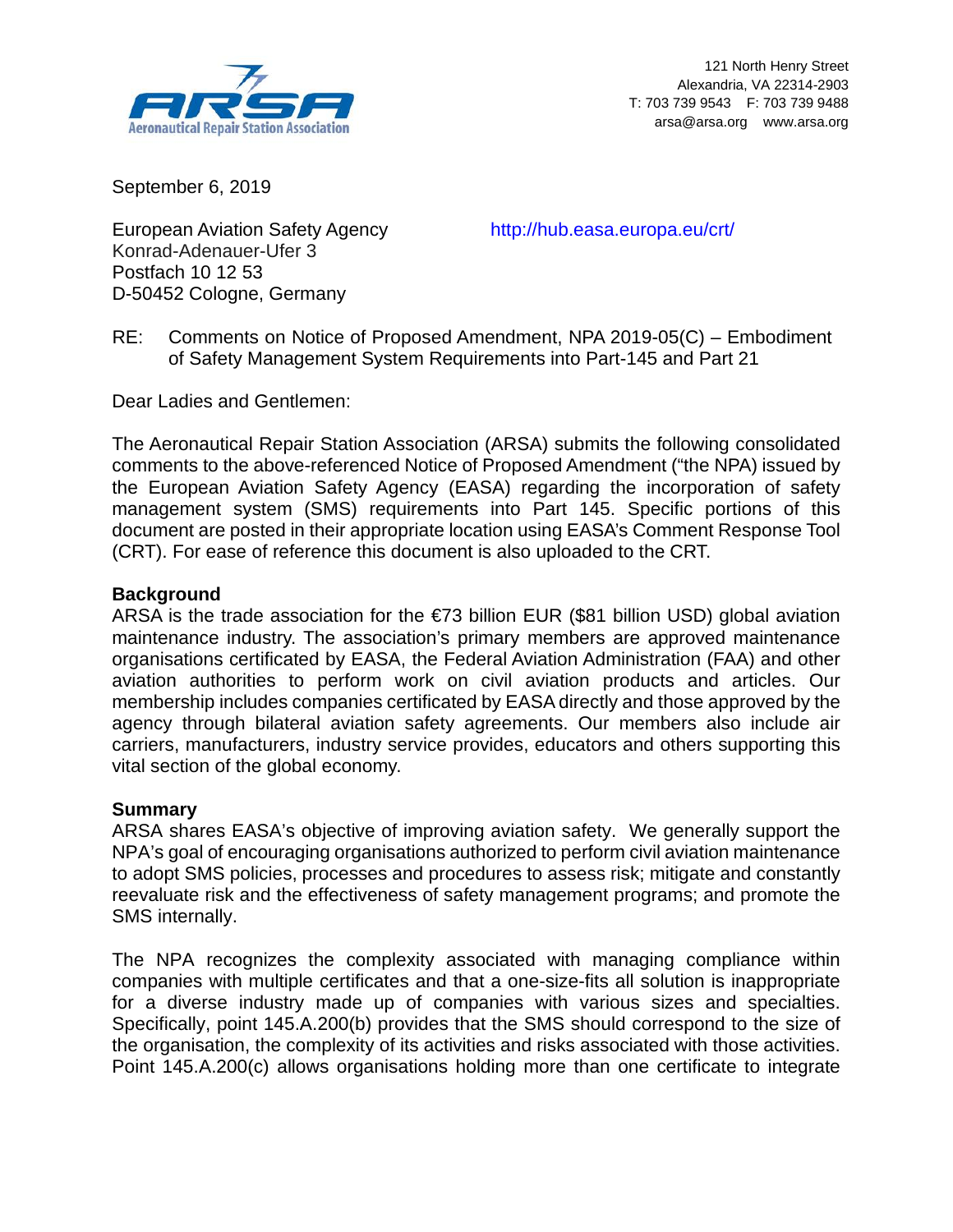SMSs associated with those certificates. ARSA urges those concepts be maintained in the final regulations.

At the same time, certain provisions of the NPA run contrary to the philosophy underlying SMS, suggest a lack of confidence in the systems required by the new rules, would create new and unnecessary burdens for certificate holders and regulators and would potentially undermine safety. In particular, while the current regulation requires certificate holders to *notify* the regulator prior to making certain changes to the organisation, the proposed amendments to 145.A.85 would require *prior approval* by the competent authority. Perhaps most significantly, the proposed rule would require prior approval of changes to personnel responsible for compliance pursuant to point 145.A.30(b), for managing compliance monitoring pursuant to point 145.A.30(c) and for managing the SMS pursuant to point 145.A.30(ca). Notably, the proposed amendments to the regulation would eliminate the very reasonable provision in the current 145.A.85 that recognizes certain personnel changes may be unplanned and requiring notification of those changes at the earliest possible opportunity.

A key concept underlying SMS is that safety depends on the organization and its processes, not individuals; put another way, the privilege of holding a certificate is not dependent on any one individual, but rather on the company's SMS. Requiring the regulator to approve personnel changes made in accordance with the company's SMS defeats the purpose of the system and the proposed regulatory changes. It is the company's responsibility, not that of regulators, to manage operations and make decisions about who is best suited to ensure compliance, safety and the company's success. If the company has properly designed and implemented its SMS, the new employees appointed to key positions should be presumed qualified and trained as required by point 145.A.30(e). The new approval requirements in 145.A.85 would give regulators unprecedented authority over internal personnel changes, diverting competent authority resources and undermining the ability of certificate holders to manage their businesses on a daily basis. Finally, by requiring the regulator's approval of personnel changes, the new rule will undermine safety by thwarting a company's ability to remove a team member whose acts or omissions run contrary to the company's SMS. For all these reasons, we urge EASA to remove the prior approval requirement and revert to the current notification system, particularly as it relates to unanticipated personnel changes.

Additionally, while we share the goal of creating the safest global aviation system possible, we caution the agency against creating unreasonable public expectations about safety outcomes since some risks are inherent and cannot be eliminated. At their best, regulations reflect and mandate the adoption of broadly recognized and proven best practices; however, unnecessary and inconsistent mandates that intrude on sound business judgment add complexity and lead to confusion, which in turn undermine safety. It is with the foregoing in mind that we submit these comments and recommendations.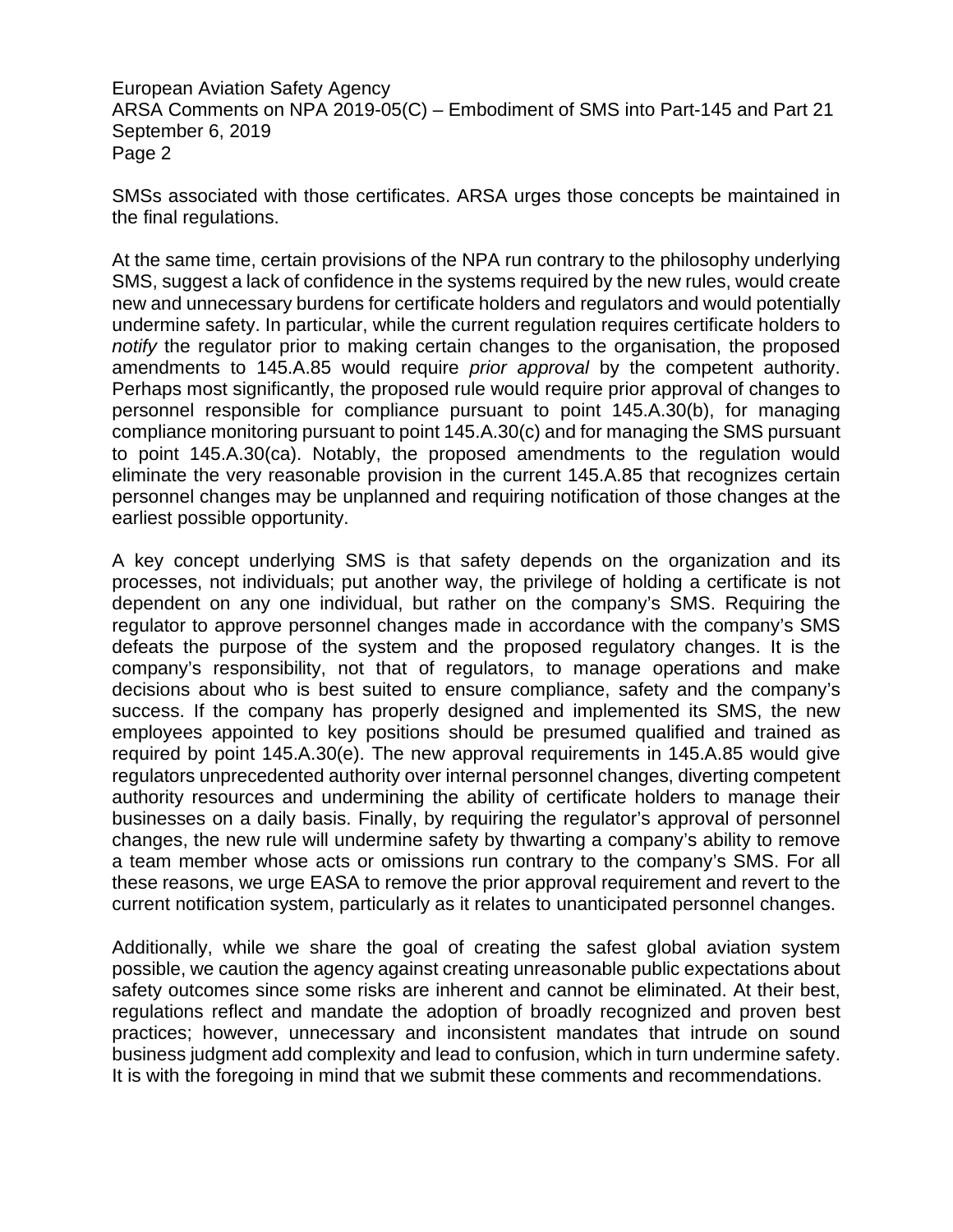| <b>Comment</b> | <b>Segment</b>                                                                                    | Page           | <b>Comment</b>                                                                                                                                                                                                                                                                                                                                                                                                                                                                                                                                                                                                                                                                                                                                                                                                                                                                                                                                                                                                                                                                                                                                                                                                                                                                                                                                             |
|----------------|---------------------------------------------------------------------------------------------------|----------------|------------------------------------------------------------------------------------------------------------------------------------------------------------------------------------------------------------------------------------------------------------------------------------------------------------------------------------------------------------------------------------------------------------------------------------------------------------------------------------------------------------------------------------------------------------------------------------------------------------------------------------------------------------------------------------------------------------------------------------------------------------------------------------------------------------------------------------------------------------------------------------------------------------------------------------------------------------------------------------------------------------------------------------------------------------------------------------------------------------------------------------------------------------------------------------------------------------------------------------------------------------------------------------------------------------------------------------------------------------|
| <b>Number</b>  | <b>Description</b>                                                                                |                |                                                                                                                                                                                                                                                                                                                                                                                                                                                                                                                                                                                                                                                                                                                                                                                                                                                                                                                                                                                                                                                                                                                                                                                                                                                                                                                                                            |
| 1              | Draft<br>Cover<br>Regulation<br>(EU)<br>No1321/2014<br>(Draft<br>EASA<br>opinion)<br>Article 4-10 | $\overline{7}$ | The proposed regulation provides that certificated entities<br>must adopt SMS within two years of the final regulation's<br>issuance. ARSA urges the two-year transition period to<br>be maintained or extended to ensure sufficient time for<br>systems to be properly designed and implemented.                                                                                                                                                                                                                                                                                                                                                                                                                                                                                                                                                                                                                                                                                                                                                                                                                                                                                                                                                                                                                                                          |
| 2              | 145.A.60-Occurrence<br>reporting                                                                  | 21             | Point 145.A.60(b) requires the organisation to report to<br>both the competent authority and the organisation<br>responsible for the design of the aircraft, "any incident,<br>malfunction, technical defect, exceeding of technical<br>limitations, occurrence that would highlight inaccurate,<br>incomplete or ambiguous information [in technical data]<br>or other irregular circumstance that has or may have<br>endangered the safe operation of the aircraft and that has<br>not resulted in an accident or serious incident."<br>ARSA is concerned that this requirement is overly broad<br>and will impose unnecessary burdens on both certificated<br>entities and the regulator. Many articles sent to<br>maintenance providers have experienced discrepancies.<br>Serious, previously undetected defects caused by issues<br>with design or production deficiencies, are relatively easy<br>to recognize and report. On the other hand, the failures<br>and malfunctions that are known, anticipated, recognized<br>as correctable and have corrective action specified<br>should not require a report.<br>To avoid over-reporting and clogging up the regulator's<br>system for handling reports under point 145.A.60(b) and<br>to ensure unknown, unanticipated and serious matters<br>are reported, logic dictates that the agency require |
|                |                                                                                                   |                | reports on conditions (failures, malfunctions or defects)<br>that do not have corrective actions available from (1) a<br>design approval holder's maintenance data (manuals or<br>instructions for continued airworthiness, service bulletins<br>and the like); or, (2) other methods, techniques or<br>practices acceptable to or approved by the agency; or (3)<br>an airworthiness directive. If a corrective action is<br>available, the seriousness of the failure, malfunction or<br>defect has been affirmatively addressed and there is no<br>need for a report.                                                                                                                                                                                                                                                                                                                                                                                                                                                                                                                                                                                                                                                                                                                                                                                   |
| 3              | 145.A.70-<br>Maintenance<br>organisation<br>exposition                                            | 24             | Point 145.A.70(c) allows amendments to the MOE to be<br>made in accordance with procedures adopted pursuant<br>to points $145.A.70(a)(10)$ and $(11)$ and provides that<br>amendments outside the scope of the procedure in point<br>(a)(10) and amendments related to changes listed in<br>point 145.A.85(a) require approval by the competent<br>authority. ARSA believes that, given the scope and<br>breadth of issues treated in the MOE, certificated entities<br>should have maximum flexibility to modify the Exposition<br>provided that such changes are consistent with the                                                                                                                                                                                                                                                                                                                                                                                                                                                                                                                                                                                                                                                                                                                                                                     |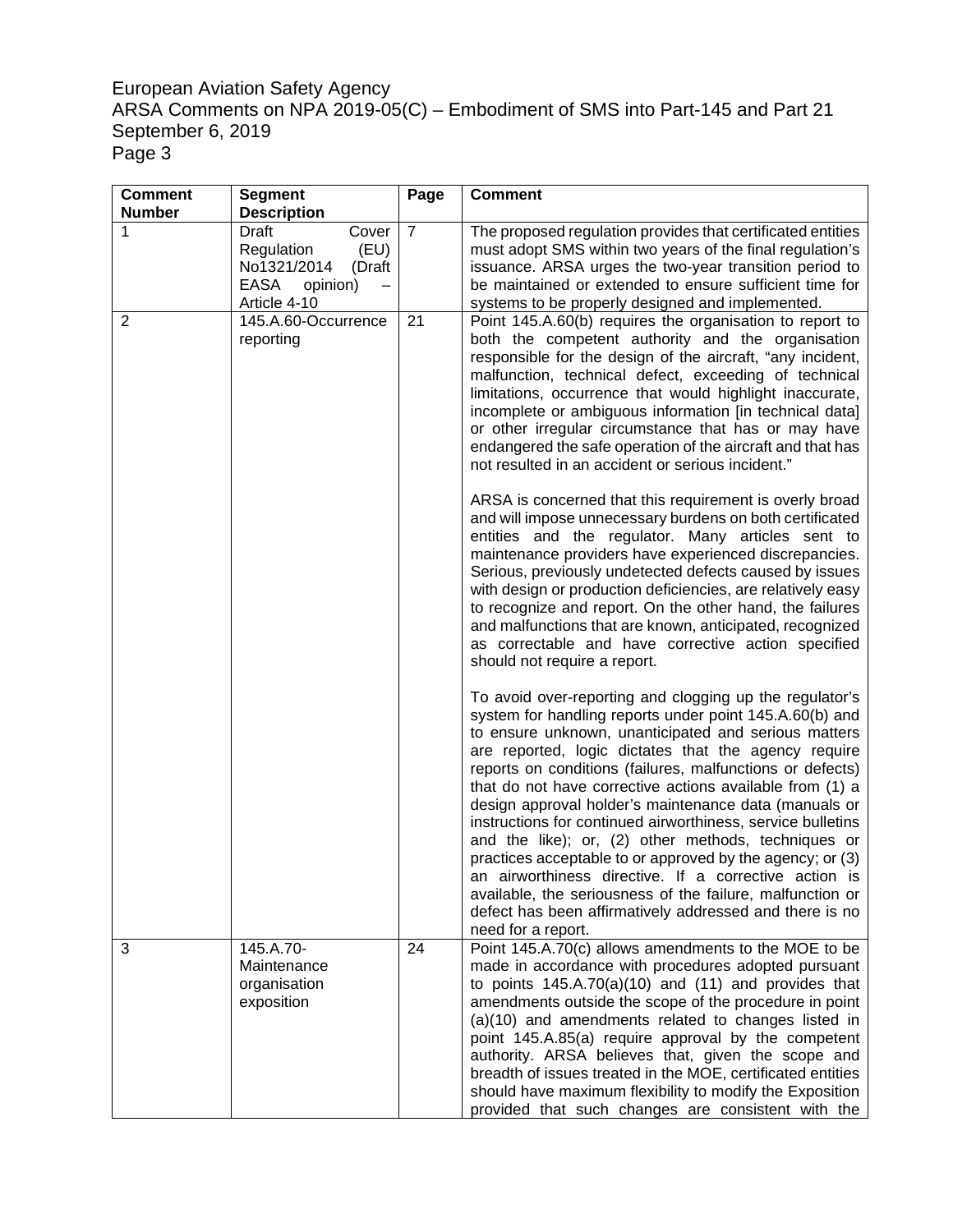|   |                                         |       | company's SMS. As stated in our summary and<br>comments related to 145.A.85 below (comment 4), we<br>disagree in particular with the requirement that the<br>certificated entity seek prior approval for personnel<br>changes, a concept which is antithetical to SMS and may<br>hinder the company's ability to remove unfit team<br>members.                                                                                                                                                                                                                                                                                                                                                                                                                                                                                                                                                                                                                                                                                                                                                                                                               |
|---|-----------------------------------------|-------|--------------------------------------------------------------------------------------------------------------------------------------------------------------------------------------------------------------------------------------------------------------------------------------------------------------------------------------------------------------------------------------------------------------------------------------------------------------------------------------------------------------------------------------------------------------------------------------------------------------------------------------------------------------------------------------------------------------------------------------------------------------------------------------------------------------------------------------------------------------------------------------------------------------------------------------------------------------------------------------------------------------------------------------------------------------------------------------------------------------------------------------------------------------|
| 4 | 145.A.85-Changes to<br>the organisation | 25    | The proposed requirement that certificated entities seek<br>prior approval from the competent authority before<br>changing personnel nominated in accordance with points<br>145.A.30(b), (c) and (ca) is contrary to the philosophy of<br>SMS, would impose unnecessary burdens on certificate<br>holders and regulators and would potentially undermine<br>safety. We also disagree with the proposal to eliminate<br>the very reasonable provision in the current 145.A.85 that<br>recognizes certain personnel changes may be unplanned<br>and requiring notification of those changes at the earliest<br>possible opportunity.                                                                                                                                                                                                                                                                                                                                                                                                                                                                                                                           |
|   |                                         |       | A key concept underlying SMS is that the organisation is<br>responsible for the safety of its operations, not<br>individuals. Requiring the regulator to approve personnel<br>changes made in accordance with the company's SMS<br>defeats the purpose of the system and rule changes. It is<br>the company's responsibility, not regulators, to manage<br>operations and make decisions about who is best suited<br>to ensure compliance, safety and the company's<br>success. Once the company has properly designed and<br>implemented its SMS, the new employees appointed to<br>key positions must be qualified and trained as required<br>by point 145.A.30(e). The new approval requirements in<br>145.A.85 would give regulators unprecedented authority<br>over internal personnel changes, diverting agency<br>resources and undermining the ability of certificate<br>holders to manage their businesses. Finally, by requiring<br>the regulator's approval of personnel changes, the new<br>rule will undermine safety by thwarting a company's<br>ability to remove a team member whose acts or<br>omissions run contrary to the company's SMS. |
|   |                                         |       | For all these reasons, we urge EASA to remove the prior<br>approval requirement and use instead use a notification<br>system, particularly as it relates to unanticipated<br>personnel changes.                                                                                                                                                                                                                                                                                                                                                                                                                                                                                                                                                                                                                                                                                                                                                                                                                                                                                                                                                              |
| 5 | 145.A.200-<br>Management system         | 28-29 | Proposed point 145.A.200(a)(1) requires the organisation<br>to establish, implement, and maintain a management<br>includes,<br>"clearly<br>defined<br>lines<br>of<br>system<br>that<br>responsibility<br>accountability<br>throughout<br>the<br>and<br>organisation, including a direct safety accountability of<br>the accountable manager." This wording is unclear. We<br>believe it is the agency's intent that accountability be "to"<br>(not "of") the accountable manager. In the alternative,                                                                                                                                                                                                                                                                                                                                                                                                                                                                                                                                                                                                                                                        |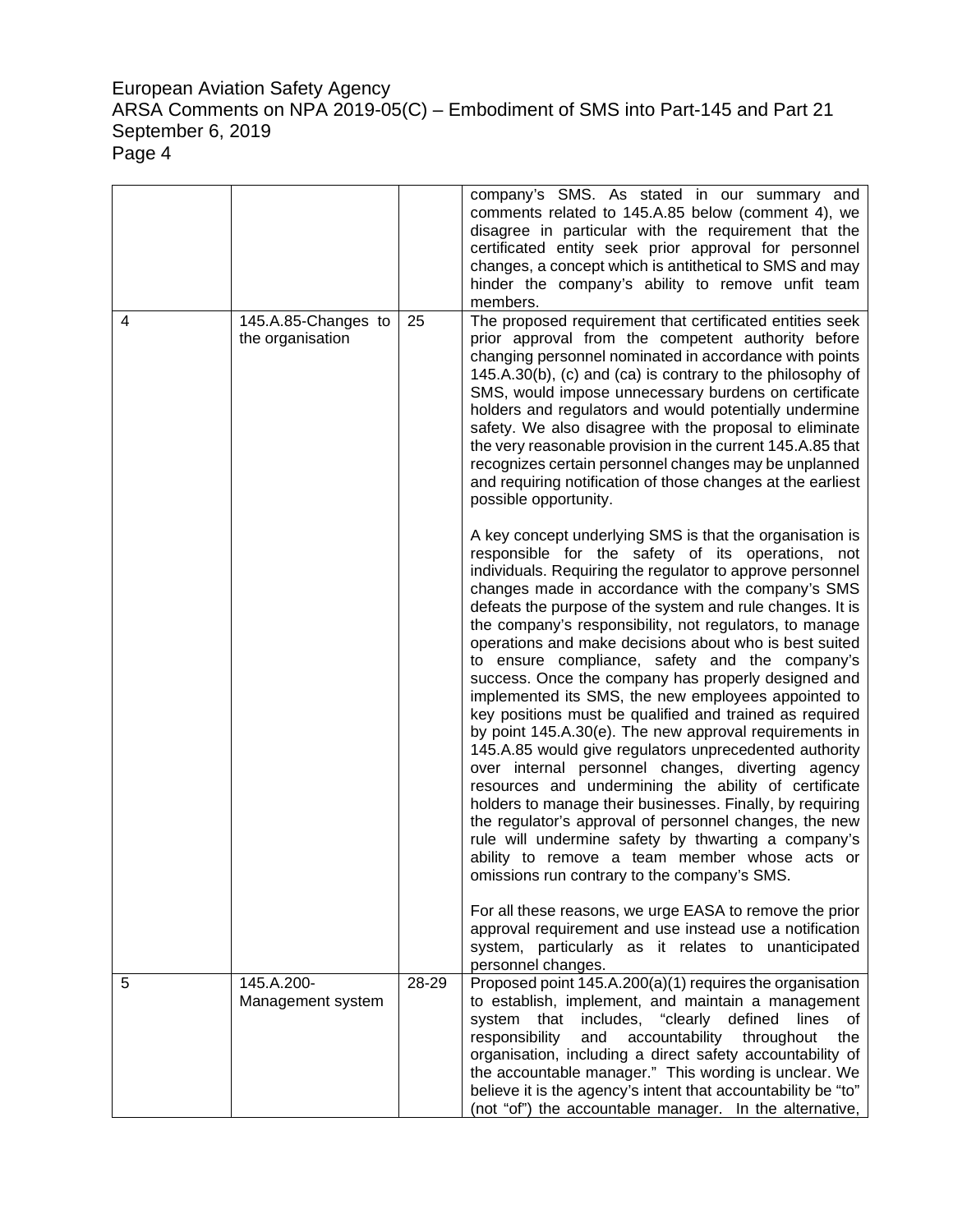|                |                                                                               |                | replacing "a" with "the" in front of the phrase "direct safety<br>accountability" would clarify that it is the accountable<br>manager who is directly accountable for safety.                                                                                                                                                                                                                                                                                                                                                                                                                                                                                                                                                                                                                                                                                                                                                                                             |
|----------------|-------------------------------------------------------------------------------|----------------|---------------------------------------------------------------------------------------------------------------------------------------------------------------------------------------------------------------------------------------------------------------------------------------------------------------------------------------------------------------------------------------------------------------------------------------------------------------------------------------------------------------------------------------------------------------------------------------------------------------------------------------------------------------------------------------------------------------------------------------------------------------------------------------------------------------------------------------------------------------------------------------------------------------------------------------------------------------------------|
|                |                                                                               |                | ARSA agrees with the intent of points 145.A.200(b) and<br>(c), viz., that SMS should be scalable and correspond to<br>the organisation's size and risks associated with its<br>activities, and that organisations holding multiple<br>certificates should be allowed to integrate their SMS. We<br>urge that these concepts be maintained in the final<br>regulation.                                                                                                                                                                                                                                                                                                                                                                                                                                                                                                                                                                                                     |
| 6              | 145.B.330-Changes-<br>organisations                                           | 40             | The proposed section fails to provide due process and<br>accountability. While requiring the competent authority to<br>"suspend, limit or revoke" the certificate of an<br>organisation that makes changes without prior approval<br>(point 145.B.330(d)), it does not mandate timely review of<br>the proposed change by the regulator or response to the<br>certificate holder. Our concerns with the breadth of "prior"<br>approval" requirements are documented above at<br>comments 3 and 4. The combination of expansion of the<br>regulator's authority under the proposed 145.A.70 and<br>145.A.85 combined with the lack of transparency and<br>accountability embodied in the proposed 145.B.330<br>would potentially put certificate holders in bureaucratic<br>limbo while the regulator reviews proposed changes. We<br>urge the removal of proposed 145.B.330(d) and adoption<br>of a clear timetable for reviewing and responding to<br>requested changes. |
| $\overline{7}$ | 145.B.355-<br>Suspension, limitation<br>and revocation                        | 42             | The provision describes circumstances under which the<br>competent authority shall suspend, limit or revoke<br>certificates. However, it does not define a process by<br>which determinations are made, nor does it provide a<br>process for appealing the regulator's decision. We urge<br>the inclusion of language establishing procedural<br>guidelines to ensure due process and fairness for<br>organisations facing certificate action.                                                                                                                                                                                                                                                                                                                                                                                                                                                                                                                            |
| 8              | AMC1<br>$145.A.70(a)(1)$ -<br>Maintenance<br>organisation<br>exposition (MOE) | $104 -$<br>105 | ARSA agrees with the intent of the language allowing<br>organisations holding multiple certificates to combine the<br>MOE with other expositions or manuals to avoid<br>duplication. We urge this language be maintained in the<br>final regulation.                                                                                                                                                                                                                                                                                                                                                                                                                                                                                                                                                                                                                                                                                                                      |
| 9              | AMC1<br>145.A.85-<br>Changes<br>the<br>to<br>organisation                     | 109            | Point AMC1 145.A.85(c) recognizes that certain changes<br>to an organisation requiring prior approval may be<br>"unforeseen" and requests notification at "the earliest<br>opportunity". While ARSA is pleased to see a recognition<br>of this fact in the AMC, as stated in comments 3 and 4<br>above, ARSA is concerned that the regulations<br>not<br>acknowledge<br>themselves<br>do<br>that<br>certain<br>circumstances may prevent the organisation from<br>seeking prior approval.                                                                                                                                                                                                                                                                                                                                                                                                                                                                                 |